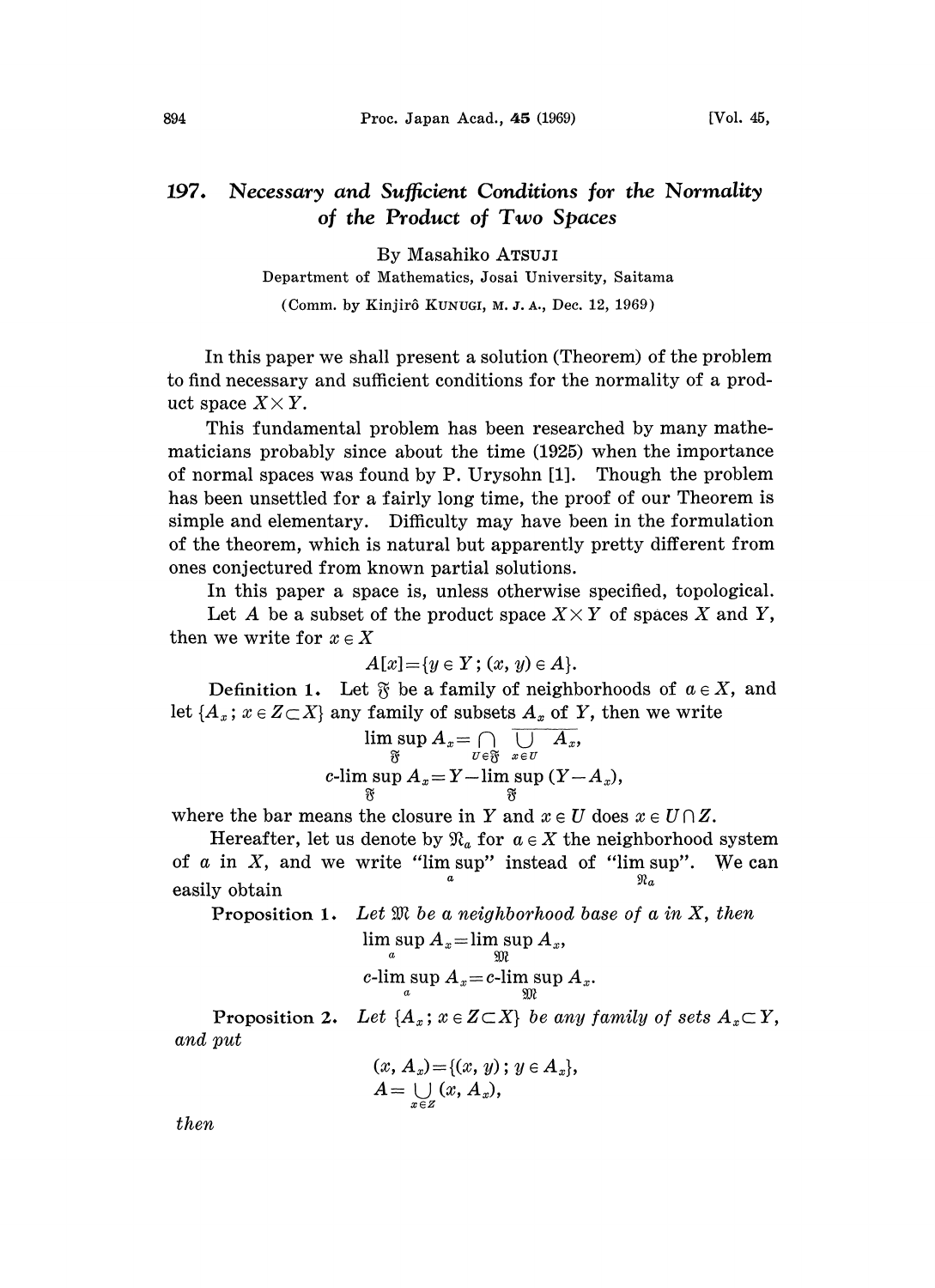- (i)  $\bar{A}[a] = \limsup A[x] = \limsup A_x$ ,
- (ii)  $A^0[a] = c$ -lim sup  $A[x] = c$ -lim sup  $A_x$

for any  $a \in X$ , where the bar and 0 mean the closure and the interior in  $X \times Y$  respectively.

Proof of (i) is obtained by the following equivalent statements.

 $p \in \overline{A}[a].$  $(a, p) \in \overline{A}$ .  $(a, p) \in A. \ (U \times V) \cap A \neq \emptyset \text{ for any } U \in \mathfrak{N}_a \text{ and } V \in \mathfrak{N}_p. \ V \cap A[x] \neq \emptyset \text{ for any } U \in \mathfrak{N}_a, \ V \in \mathfrak{N}_p \text{ and so}$  $V \cap A[x] \neq \emptyset$  for any  $U \in \mathfrak{N}_a$ ,  $V \in \mathfrak{N}_p$  and some  $x \in U$ .  $V \cap \{ \bigcup_{x \in U} A[x] \} \neq \emptyset$  for any  $U \in \mathfrak{N}_a$  and  $V \in \mathfrak{N}_p$ .  $p \in \overline{\bigcup A[x]}$  for any  $U \in \mathfrak{N}_a$ .  $p \in \bigcap_{u \in \mathfrak{M}} \overline{\bigcup_{x \in U} A[x]}$ .

The proof of (ii) is obtained by this:

$$
c\text{-lim sup } A[x] = Y - \limsup (Y - A[x])
$$

$$
= Y - \limsup (X \times Y - A)[x]
$$

$$
=\widehat{\mathcal{C}(CA[a])}=(\widehat{\mathcal{CCA}})[a],
$$

where  $C$  means the complement.

Corollary 1. A set A in  $X \times Y$  is closed (open) if and only if  $\limsup A[x]=A[a]$ 

(c-lim sup 
$$
A[x]=A[a]
$$
)

for any  $a \in X$ .

Corollary 2. Let  $\{A_x; x \in Z \subset X\}$  be any family of sets  $A_x \subset Y$ , then

 $\limsup A_{x}$   $=$   $\limsup$  sup (lim  $\sup A_{x}$ ),

$$
c\text{-lim}\sup A_x\!=\!c\text{-lim}\sup\limits_{x}(c\text{-lim}\sup A_x).
$$

Proof**.** Put

$$
A = \bigcup_{x \in X} (x, A_x),
$$
  

$$
B = \bigcup_{z \in X} (z, \limsup_{z} A_x),
$$

then

$$
\bar{A}[a] = \limsup_{x} A_x = B[a]
$$

for any  $a \in X$ , so we have

$$
A\!=\!B,
$$

$$
\limsup (\limsup A_x) = \overline{B}[a] = B[a] = \limsup A_x.
$$

Definition 2. The following property is denoted by  $P(X, Y)$ . Let  $\{A_x \subset Y : x \in X\}$  and  $\{B_x \subset Y : x \in X\}$  be any families with<br>(\*) lim sup  $A_x \cap \limsup B_x = \emptyset$  $\limsup_a A_x \cap \limsup_a B_x = \emptyset$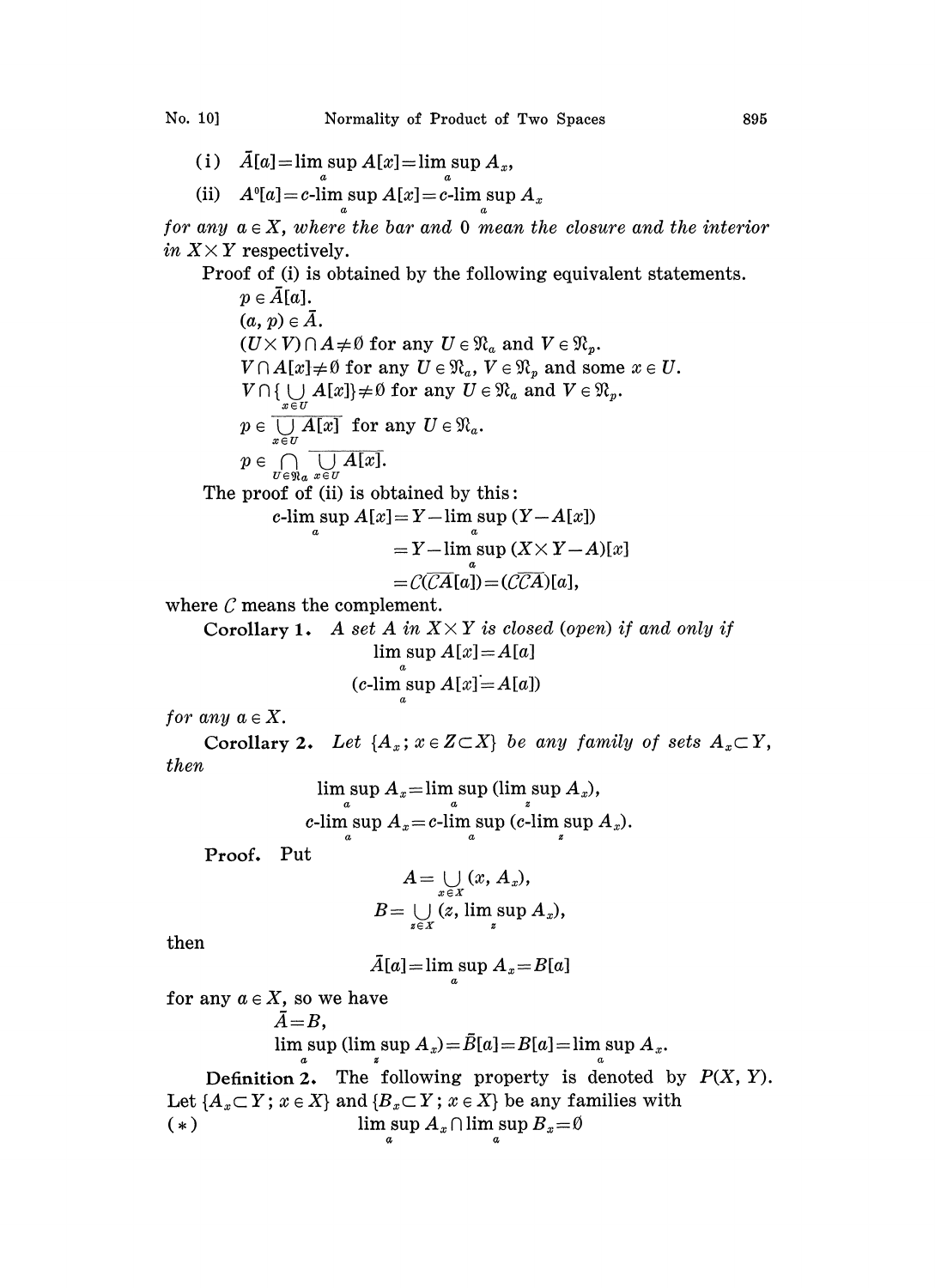for any  $a \in X$ , then there are families  $\{G_x \subset Y : x \in X\}$  and  $\{H_x \subset Y : x \in X\}$ satisfying

- $(i)$  $G_x \cap H_y = \emptyset$  for any  $x \in X$ ,
- $(ii)$ c-lim sup  $G_x \supset A_a$

and

c-lim sup  $H_x \supset B_a$ 

foy any  $a \in X$ .  $\{G_x \colon x \in X\}$  and  $\{H_x \colon x \in X\}$  are called the separating families (or separators) of  $\{A_x; x \in X\}$  and  $\{B_x; x \in X\}$ .

**Remark.** We consider  $A_x$  and  $B_x$  are defined for every point x of  $X$ , and they may be empty for some  $x$ . Considering Corollary 2 above, in Definition 2 we can assume that  $A_x$  and  $B_x$  are closed and  $G_x$  and  $H_x$  are open. It is convenient to have another formulation: c-lim sup  $A_x = \bigcup_{U \in \mathfrak{N}_a} (\bigcap_{x \in U} A_x)^0$ .

**Proposition 3.** The property  $P(X, Y)$  is equivalent with the following property  $P_1(X, Y)$ . Let  $\{A_x \subset Y; x \in X\}$  and  $\{B_x \subset Y; x \in X\}$ be any families with

(\*)  

$$
\limsup_{a} A_x \cap \limsup_{a} B_x = \emptyset
$$

for any  $a \in X$ , then there is a family  $\{G_x \subset Y : x \in X\}$  satisfying<br>(i)  $c$ -lim sup  $G_x \supseteq A_a$ c-lim sup  $G_x \supset A_a$ 

and

(i) 
$$
\limsup_{a} G_x \cap B_a = \emptyset
$$

for any  $a \in X$ .

**Proof.** Suppose that  $P(X, Y)$  is satisfied, then there are  $\{G_x : x \in X\}$ and  $\{H_x; x \in X\}$  satisfying (i) and (ii) in Definition 2, and we have<br>  $B_a \subset c$ -lim sup  $H_x \subset c$ -lim sup  $CG_x = \mathcal{C}(\limsup_a G_x)$ ,

$$
S_a \subset c\text{-}\limsup_a H_x \subset c\text{-}\limsup_a C \cdot G_x = C(\limsup_a G_x)
$$

namely,

 $\limsup G_x \cap B_a = \emptyset.$ 

Assuming conversely  $P_1(X, Y)$ , we put  $H_x = CG_x$ , then  $B_a \subset \mathcal{C}(\limsup_a G_x) = c$ -lim sup  $H_x$ .

It is said that a space satisfies the separation axiom  $T<sub>4</sub>$  if any two disjoint closed subsets of the space are separated by two disjoint open subsets.

Proposition 4. If  $P(X, Y)$  is satisfied, then Y satisfies the separation axiom  $T_A$ 

**Proof.** Let  $A$  and  $B$  be any two disjoint closed subsets of  $Y$ . Take a point  $c \in X$ , and put  $A_c = A$  and  $B_c = B$ , and  $A_x = B_x = \emptyset$  for  $x \neq c$ , then

$$
\limsup_{a} A_{x} \cap \limsup_{a} B_{x} = \emptyset
$$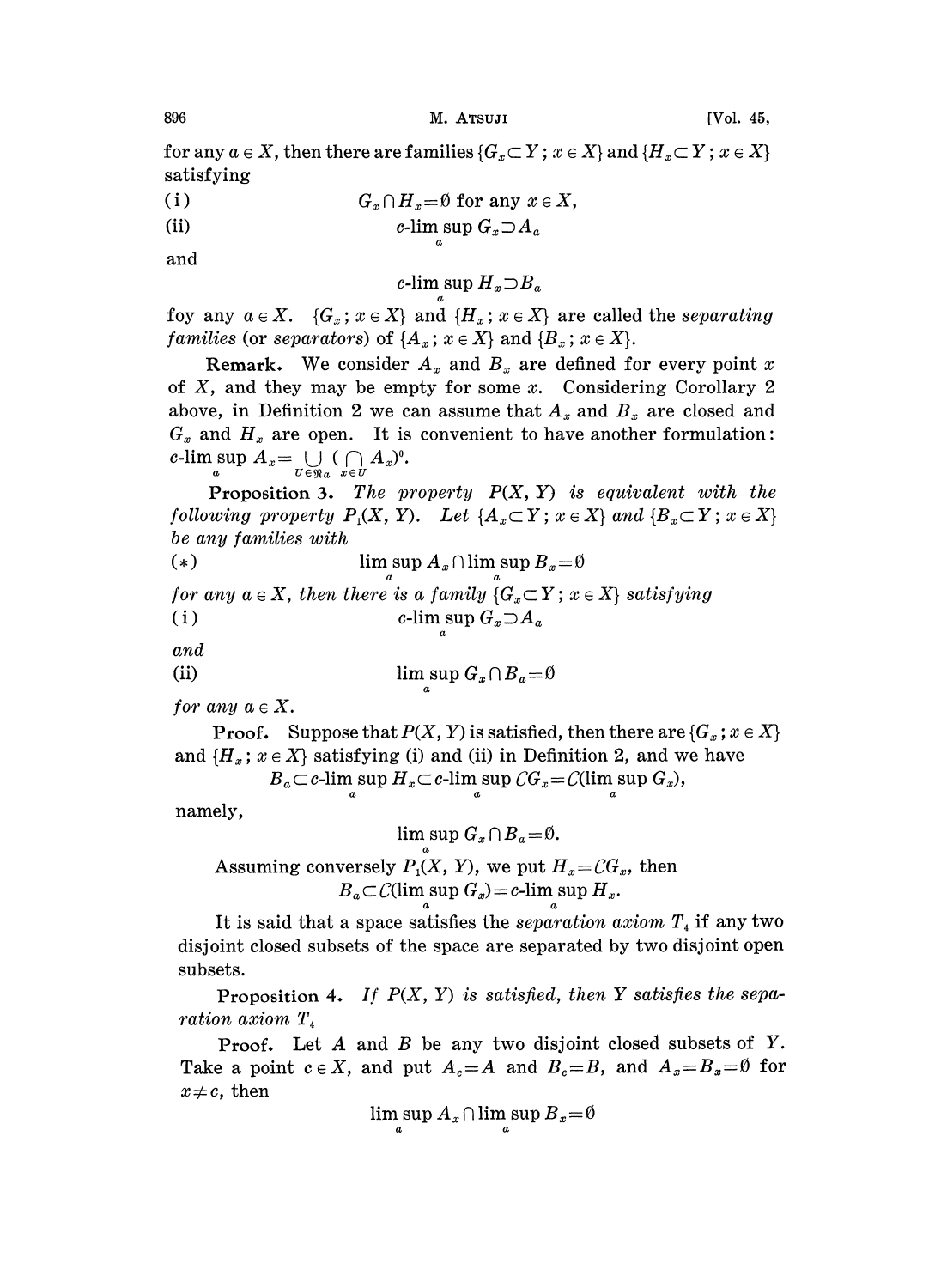for any  $a \in X$ , so there are separating families  $\{G_x \subset Y : x \in X\}$  and  ${H_x \subset Y; x \in X}$  of  ${A_x}$  and  ${B_x}$ .  $T<sub>4</sub>$  follows from  $G_c^0 \supset c$ -lim sup  $G_x \supset A_c$ ,  $G_e^0 \supset c$ -lim sup  $G_x \supset A_c$ ,<br>  $H_e^0 \supset c$ -lim sup  $H_x \supset B_c$ .

$$
H^0_c \supset c\text{-lim sup } H_x \supset B_c.
$$

Now we can prove our main theorem.

**Theorem.** One of the properties  $P(X, Y)$  and  $P(Y, X)$  is necessary and sufficient in order that the product space  $X \times Y$  satisfies the separation axiom  $T_{4}$ .

**Proof.** Necessity. Suppose that  $X \times Y$  satisfies  $T<sub>4</sub>$  and that  ${A_x \subset Y$ ;  $x \in X}$  and  ${B_x \subset Y}$ ;  $x \in X}$  fulfil

(1)  $\limsup_{a} A_{x} \cap \limsup_{a} B_{x} = \emptyset$ 

for any  $a \in X$ . Put

$$
A=\bigcup_{x\in X}\left(x,A_x\right)
$$

and

$$
B=\bigcup_{x\in X}(x,\,B_x),
$$

then  $\bar{A} \cap \bar{B} = \emptyset$  by Proposition 2 and (1). There are disjoint open subsets G and H of  $X \times Y$  with  $G \supset \overline{A}$  and  $H \supset \overline{B}$ .  $\{G[x]; x \in X\}$  and  $\{H[x] \,;\, x \in X\}$  are the separating families of  $\{A_x; x \in X\}$  and  $\{B_x; x \in X\}$ . In fact, by Corollary 1 to Proposition 2,

c-lim sup  $G[x] = G[a] \supset \overline{A}[a] \supset A_a$ , c-lim sup  $H[x] \supset B_a$ 

for any  $a \in X$ .

Sufficiency. Suppose that  $P(X, Y)$  is satisfied and A and B are disjoint closed subsets of  $X \times Y$ . Corollary 1 to Proposition 2 follows  $\limsup A[x] \cap \limsup B[x] = \emptyset$ 

for any  $a \in X$ , so there are separating families  $\{G_x : x \in X\}$  and  ${H_x; x \in X}$  of  ${A[x]; x \in X}$  and  ${B[x]; x \in X}$ . Put  $G=\bigcup_{x\in X}\left(x,\,G_{x}\right)$ 

and

$$
H=\bigcup_{x\in X}(x, H_x),
$$

then, by Proposition 2,

$$
G^0[a] = c\text{-lim sup } G_x \supseteq A[a]
$$

for any  $a \in X$ , namely,  $G^0 \supset A$ ; similarly  $H^0 \supset B$ . Since G and H are disjoint,  $G^{\circ}$  and  $H^{\circ}$  separate A and B.

Remarks. The following remarks are easily seen from the proof above.

(1) If  $X \times Y$  satisfies  $T<sub>4</sub>$  then  $P(X, Y)$  and  $P(Y, X)$  are both necessary, so by Proposition 4 both X and Y also necessarily satisfy  $T_{4}$ .